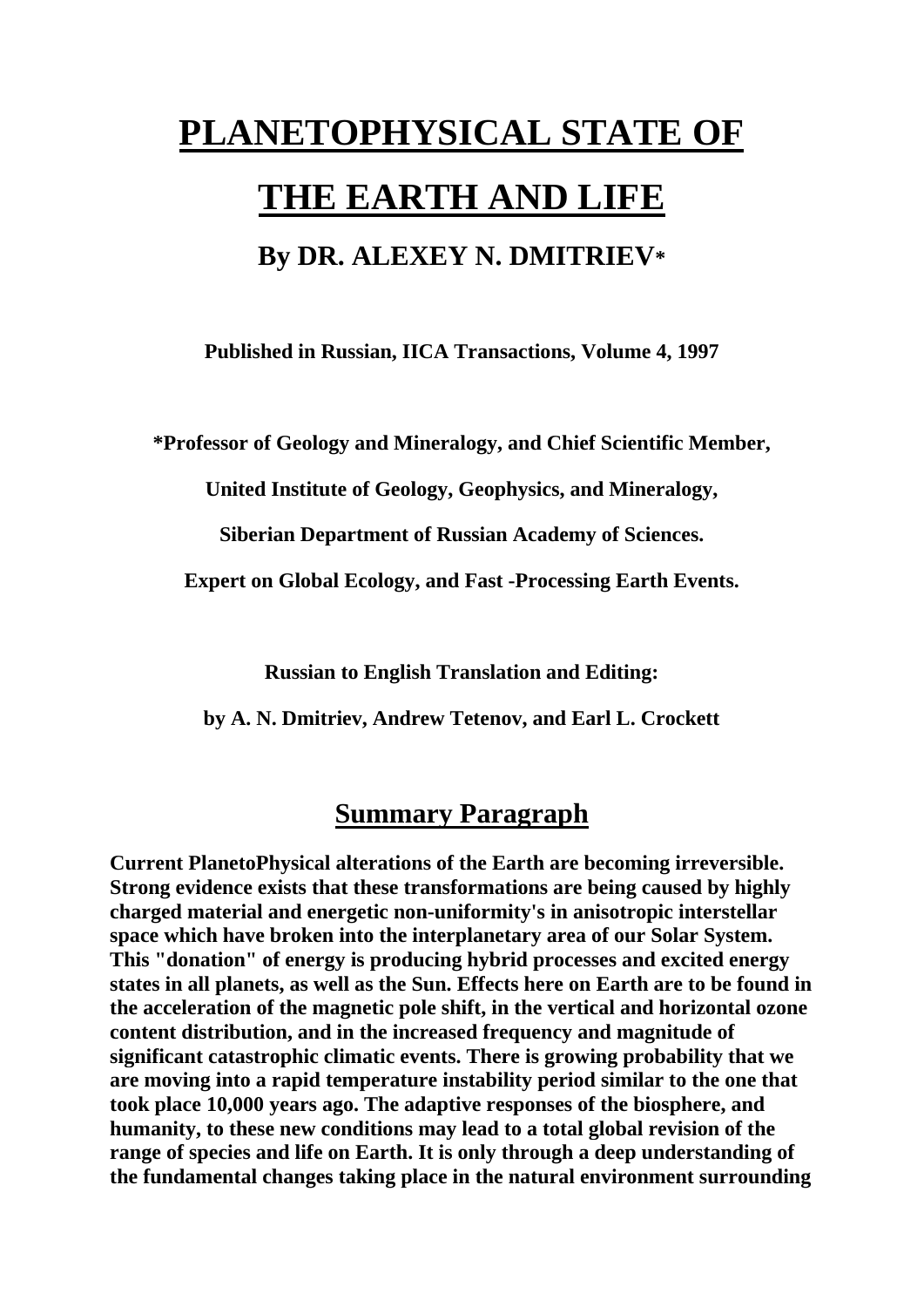**us that politicians, and citizens a like, will be able to achieve balance with the renewing flow of PlanetoPhysical states and processes.**

## **INTRODUCTION**

**Current, in process, geological, geophysical, and climatical alterations of the Earth are becoming more, and more, irreversible. At the present time researchers are revealing some of the causes which are leading to a general reorganization of the electro-magnetosphere (the electromagnetic skeleton) of our planet, and of its climatic machinery. A greater number of specialists in climatology, geophysics, planetophysics, and heliophysics are tending towards a cosmic causative sequence version for what is happening. Indeed, events of the last decade give strong evidence of unusually significant heliospheric and planetophysic transformations [1,2]. Given the quality, quantity, and scale of these transformations we may say that:**

*The climatic and biosphere processes here on Earth (through a tightly connected feedback system) are directly impacted by, and linked back to, the general overall transformational processes taking place in our Solar System. We must begin to organize our attention and thinking to understand that climatic changes on Earth are only one part, or link, in a whole chain of events taking place in our Heliosphere.*

**These deep physical processes, these new qualities of our physical and geological environment, will impose special adaptive challenges and requirements for all life forms on Earth. Considering the problems of adaptation our biosphere will have with these new physical conditions on Earth, we need to distinguish the general tendency and nature of the changes. As we will show below,***these tendencies may be traced in the direction of planet energy capacity growth (capacitance), which is leading to a highly excited or charged state of some of Earth's systems.***The most intense transformations are taking place in the planetary gas-plasma envelopes to which the productive possibilities of our biosphere are timed. Currently this new scenario of excess energy run-off is being formed, and observed:**

**In the ionosphere by plasma generation.**

**In the magnetosphere by magnetic storms.**

**In the atmosphere by cyclones.**

**This high-energy atmospheric phenomena, which was rare in the past, is now becoming more frequent, intense, and changed in its nature. The material composition of the gas-plasma envelope is also being transformed.**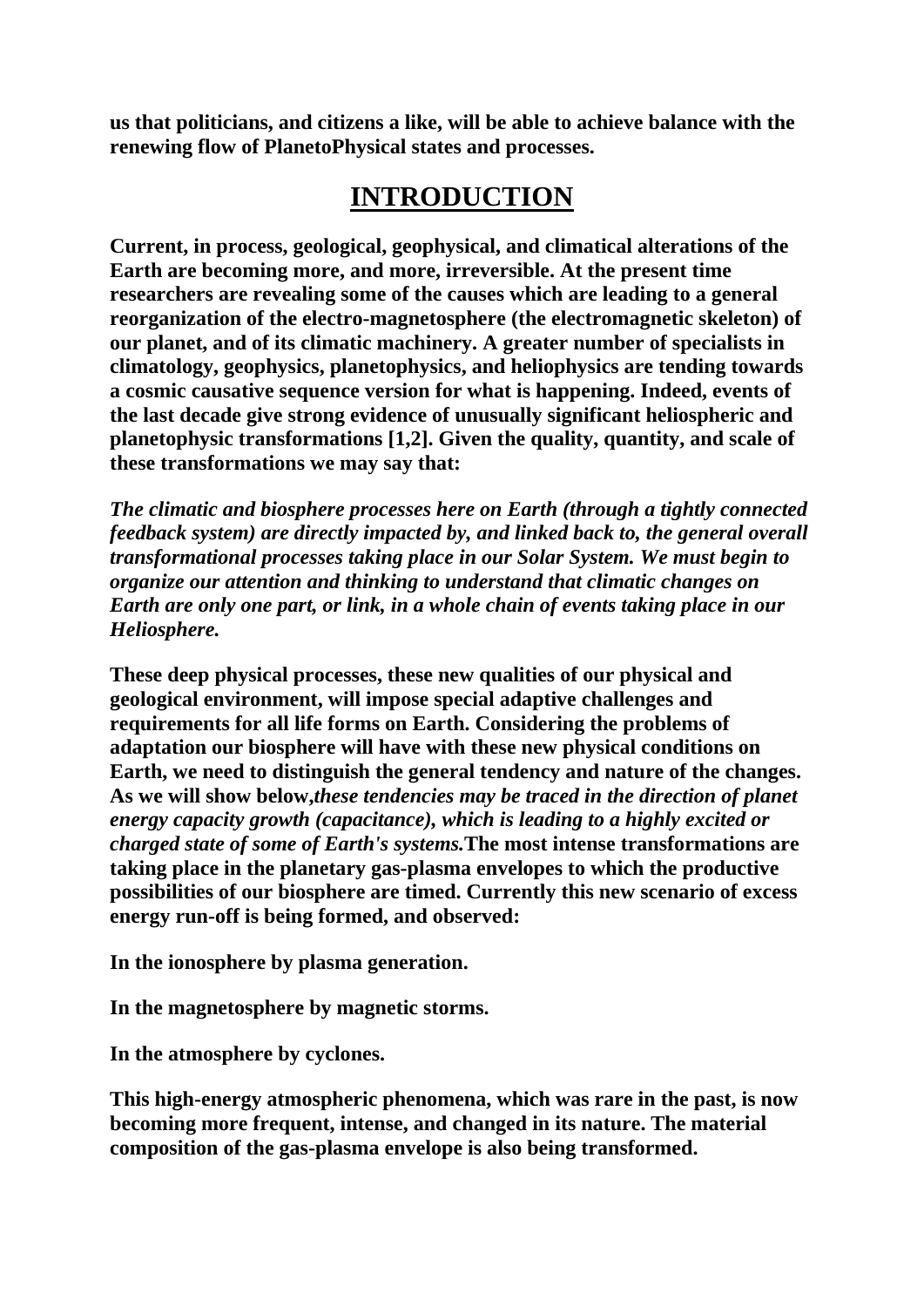**It is quite natural for the whole biota of the Earth to be subjected to these changing conditions of the electromagnetic field, and to the significant deep alterations of Earth's climatic machinery. These fundamental processes of change create a demand within all of Earth's life organisms for new forms of adaptation.** *The natural development of these new forms may lead to a total global revision of the range of species, and life, on Earth .* **New deeper qualities of life itself may come forth, bringing the new physical state of the Earth to an equilibrium with the new organismic possibilities of development, reproduction, and perfection. In this sense** *it is evident that we are faced with a problem of the adaptation of humanity to this new state of the Earth;* **new conditions on Earth whose biospheric qualities are varying, and nonuniformly distributed. Therefore the current period of transformation is transient, and the transition of life's representatives to the future may take place only after a deep evaluation of what it will take to comply with these new Earthly biospheric conditions. Each living representative on Earth will be getting a thorough "examination," or "quality control inspection," to determine it's ability to comply with these new conditions.***These evolutionary challenges always require effort, or endurance, be it individual organisms, species, or communities.* **Therefore, it is not only the climate that is becoming new, but we as human beings are experiencing a global change in the vital processes of living organisms, or life itself; which is yet another link in the total process. We cannot treat such things separately, or individually.**

## **1.0 TRANSFORMATION OF THE SOLAR SYSTEM**

**We will list the recent large-scale events in the Solar System in order to fully understand, and comprehend, the PlanetoPhysical transformations taking place. This development of events, as it has become clear in the last few years,** *is being caused by material and energetic non-uniformity's in anisotropic interstellar space***[2,3,4]. In its travel through interstellar space, the Heliosphere travels in the direction of the Solar Apex in the Hercules Constellation. On its way it has met (1960's) non-homogeneities of matter and energy containing ions of Hydrogen, Helium, and Hydroxyl in addition to other elements and combinations. This kind of interstellar space dispersed plasma is presented by magnetized strip structures and striations. The Heliosphere [solar system] transition through this structure has led to an increase of the shock wave in front of the Solar System from 3 to 4 AU, to 40 AU, or more. This shock wave thickening has caused the formation of a collusive plasma in a parietal layer, which has led to a plasma overdraft around the Solar System, and then to its breakthrough into interplanetary domains [5,6].** *This breakthrough constitutes a kind of matter and energy donation made by interplanetary space to our Solar System.*

**In response to this** *"donation of energy/matter,"* **we have observed a number of large scale events:**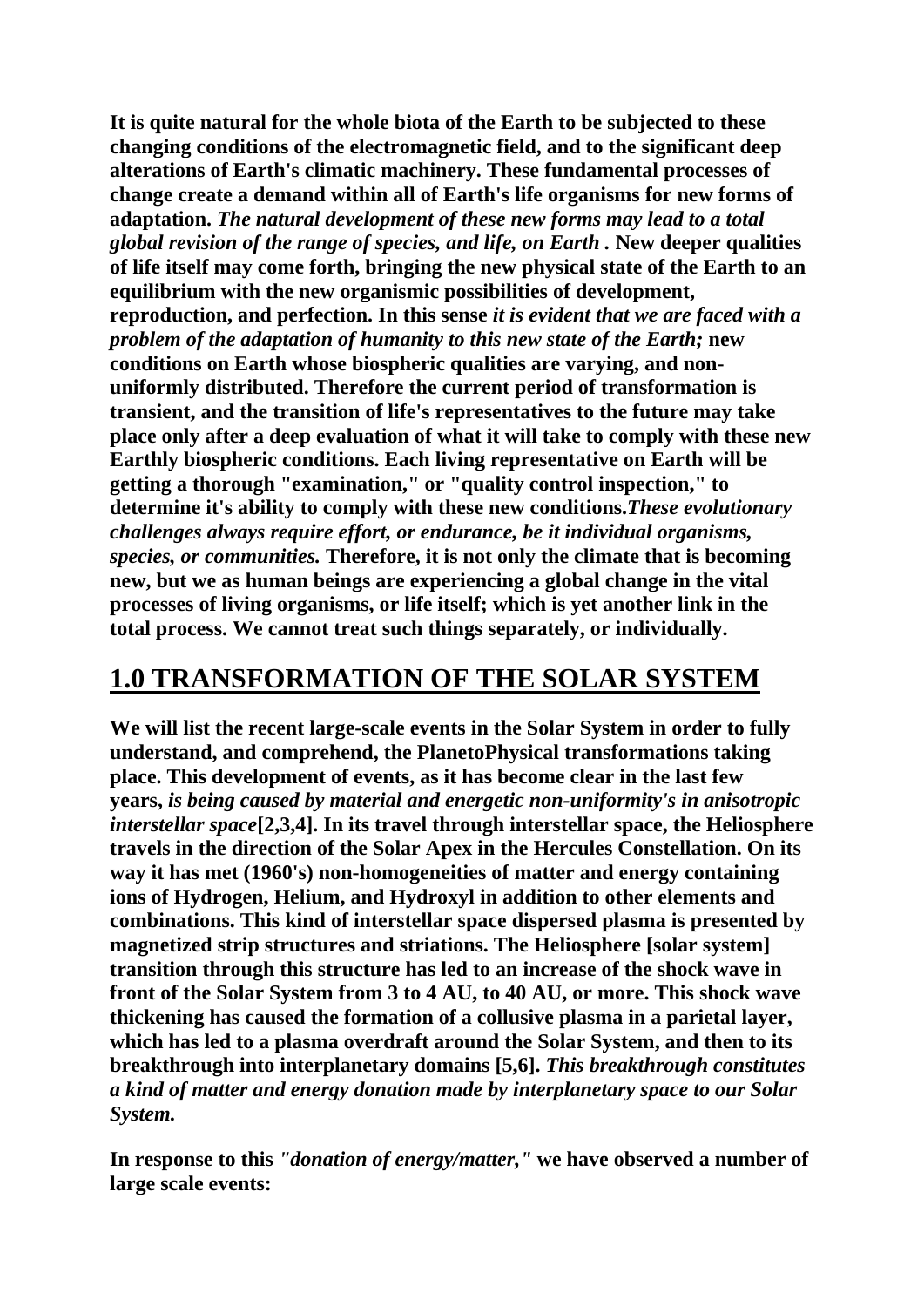**A series of large PlanetoPhysical transformations.**

**A change in the quality of interplanetary space in the direction of an increase in its interplanetary, and solar-planetary transmitting properties.**

**The appearance of new states, and activity regimes, of the Sun.**

#### **1.1 A Series of Large PlanetoPhysical Transformations.**

**The following processes are taking place on the distant planets of our Solar System. But they are, essentially speaking, operationally driving the whole System.**

**Here are examples of these events:**

**1.1.1 A growth of dark spots on Pluto [7].**

**1.1.2 Reporting of auroras on Saturn [8].**

**1.1.3 Reporting of Uranus and Neptune polar shifts (They are magnetically conjugate planets), and the abrupt large-scale growth of Uranus' magnetosphere intensity.**

**1.1.4 A change in light intensity and light spot dynamics on Neptune [9,10].**

**1.1.5 The doubling of the magnetic field intensity on Jupiter (based upon 1992 data), and a series of new states and processes observed on this planet as an aftermath of a series of explosions in July 1994 [caused by "Comet" SL-9] [12]. That is, a relaxation of a plasmoid train [13,14] which excited the Jovian magnetosphere, thus inducing excessive plasma generation [12] and it's release in the same manner as Solar coronal holes [15] inducing an appearance of radiation belt brightening in decimeter band (13.2 and 36 cm), and the appearance of large auroral anomalies and a change of the Jupiter - Io system of currents [12, 14].**

#### *Update Note From A.N.D Nov. 1997:*

*A stream of ionized hydrogen, oxygen, nitrogen, etc. is being directed to Jupiter from the volcanic areas of Io through a one million amperes flux tube. It is affecting the character of Jupiter's magnetic process and intensifying it's plasma genesis.{Z.I.Vselennaya "Earth and Universe" N3, 1997 plo-9 by NASA data}*

**1.1.6 A series of Martian atmosphere transformations increasing its biosphere quality. In particularly, a cloudy growth in the equator area and an unusual growth of ozone concentration[16].**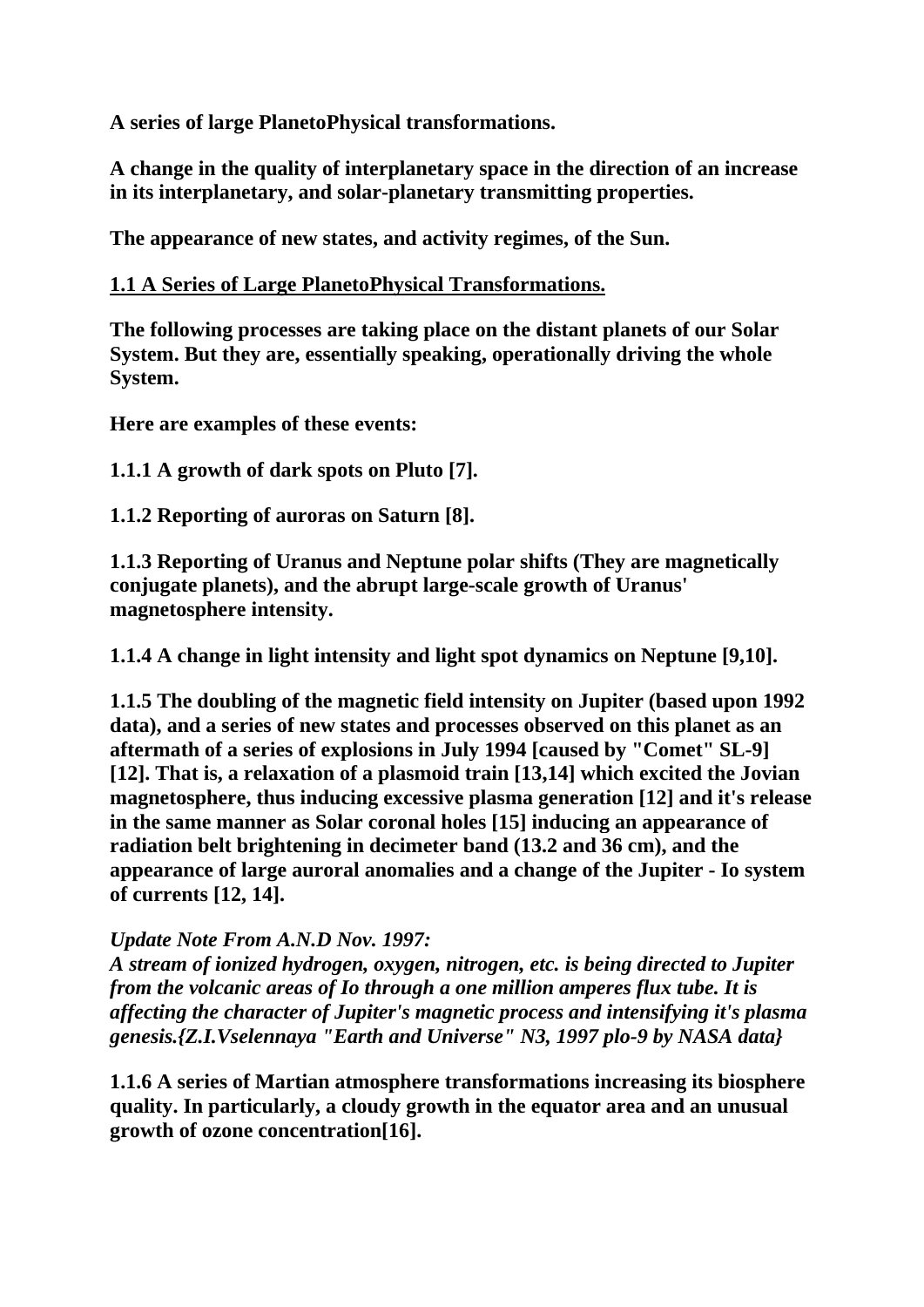**Update Note: In September 1997 the Mars Surveyor Satellite encountered an atmospheric density double that projected by NASA upon entering a Mars orbit. This greater density bent one of the solar array arms beyond the full and open stop. This combination of events has delayed the beginning of the scheduled photo mission for one year.**

**1.1.7 A first stage atmosphere generation on the Moon, where a growing natrium atmosphere is detected that reaches 9,000 km in height. [17].**

**1.1.8 Significant physical, chemical and optical changes observed on Venus; an inversion of dark and light spots detected for the first time, and a sharp decrease of sulfur-containing gases in its atmosphere [16].**

#### **1. 2 A Change in the Quality of Interplanetary Space Towards an Increase in Its Interplanetary and Solar-Planetary Transmitting Properties.**

**When speaking of new energetic and material qualities of interplanetary space, we must first point out the increase of the interplanetary domains energetic charge, and level of material saturation. This change of the typical mean state of interplanetary space has two main causes:**

**1.2.1 The supply/inflow of matter from interstellar space. (Radiation material, ionized elements, and combinations.) [19,20,21].**

**1.2.2 The after effects of Solar Cycle 22 activity, especially as a result of fast coronal mass ejection's [CME's] of magnetized solar plasmas. [22].**

**It is natural for both interstellar matter and intra-heliospheric mass redistribution's to create new structural units and processes in the interplanetary domains. They are mostly observed in the structured formation of extended systems of magnetic plasma clouds [23], and an increased frequency of the generation of shock waves; and their resulting effects [24].**

**A report already exists of two new populations of cosmic particles that were not expected to be found in the Van Allen radiation belts [25]; particularly an injection of a greater than 50 MeV dense electron sheaf into the inner magnetosphere during times of abrupt magnetic storms [CME's], and the emergence of a new belt consisting of ionic elements traditionally found in the composition of stars. This newly changed quality of interplanetary space not only performs the function of a planetary interaction transmission mechanism, but it (this is most important)** *exerts stimulating and programming action upon the Solar activity both in it's maximal and minimal phases.***The seismic effectiveness of the solar wind is also being observed [26,27].**

**1.3 The Appearance of New States and Activity Regimes of the Sun.**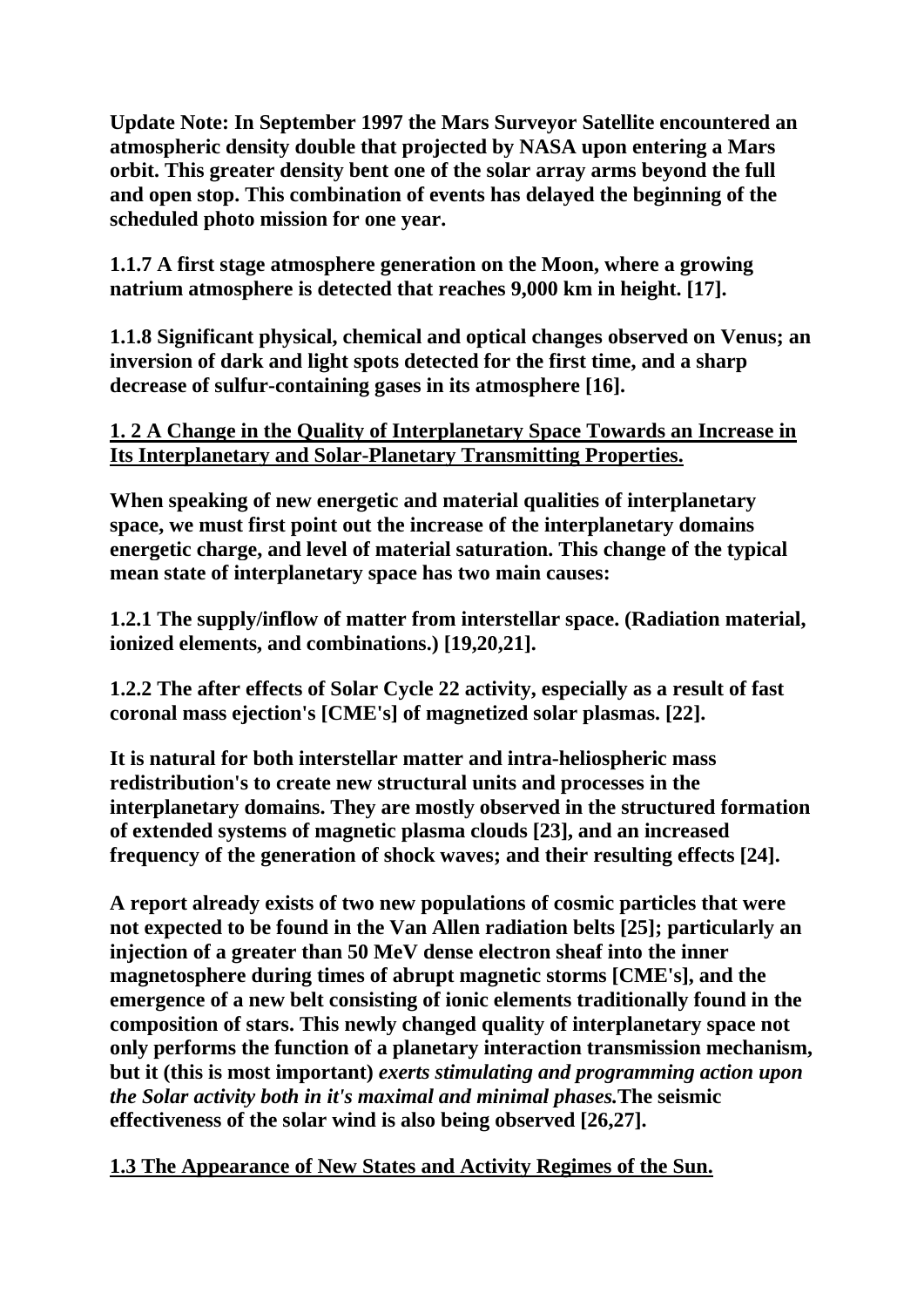**As far as the stellarphysical state of the Sun is concerned, we must first note the fact that significant modifications have occurred in the existing behavioral model of the central object of our solar system. This conclusion comes from observations and reportings of unusual forms, energetic powers, and activities in the Sun's functions [20,21], as well as modifications in it's basic fundamental properties [28]. Since the end of the Maunder minimum, a progressive growth of the Sun's general activity has been observed. This growth first revealed itself most definitely in the 22nd cycle; which posed a real problem for heliophysicists who were attempting to revise their main explanatory scenarios:**

**1.3.1 Concerning the velocity of reaching super-flash maximums.**

**1.3.2 Concerning the emissive power of separate flashes.**

**1.3.3 Concerning the energy of solar cosmic rays, etc.**

**Moreover, the Ulysses spacecraft, traversing high heliospheric latitudes, recorded the absence of the magnetic dipole, which drastically changed the general model of heliomagnetism, and further complicated the magnetologist's analytic presentations. The most important heliospheric role of coronal holes has now become clear; to regulate the magnetic saturation of interplanetary space. [28,30]. Additionally, they generate all large geomagnetic storms, and ejection's with a southerly directed magnetic field are geo-effective [22]. There is also existing substantiation favoring the solar winds effects upon Earth's atmospheric zone circulation, and lithospheric dynamics [31].**

**The 23rd cycle was initiated by a short series of sunspots in August 1995 [32], which allows us to predict the solar activity maximum in 1999. What is also remarkable, is that a series of class C flares has already happened in July 1996 . The specificity and energy of this cycle was discussed at the end of the 1980's. [23]. The increased frequency of X-Ray flux flares which occurred in the very beginning of this cycle provided evidence of the large-scale events to come; especially in relation to an increase in the frequency of super-flashes. The situation has become extremely serious due to the growth in the transmitting qualities of the interplanetary environment [2 3, 24] and the growth of Jupiter's systems heliospheric function; with Jupiter having the possibility of being shrouded by a plasmosphere extending over Io's orbit [13].**

*As a whole, all of the reporting and observation facilities give evidence to a growth in the velocity, quality, quantity, and energetic power of our Solar System's Heliospheric processes.*

**Update Note 1/8/98: The unexpected high level of Sun activity in the later half of 1997, that is continuing into present time, provides strong substantiation of**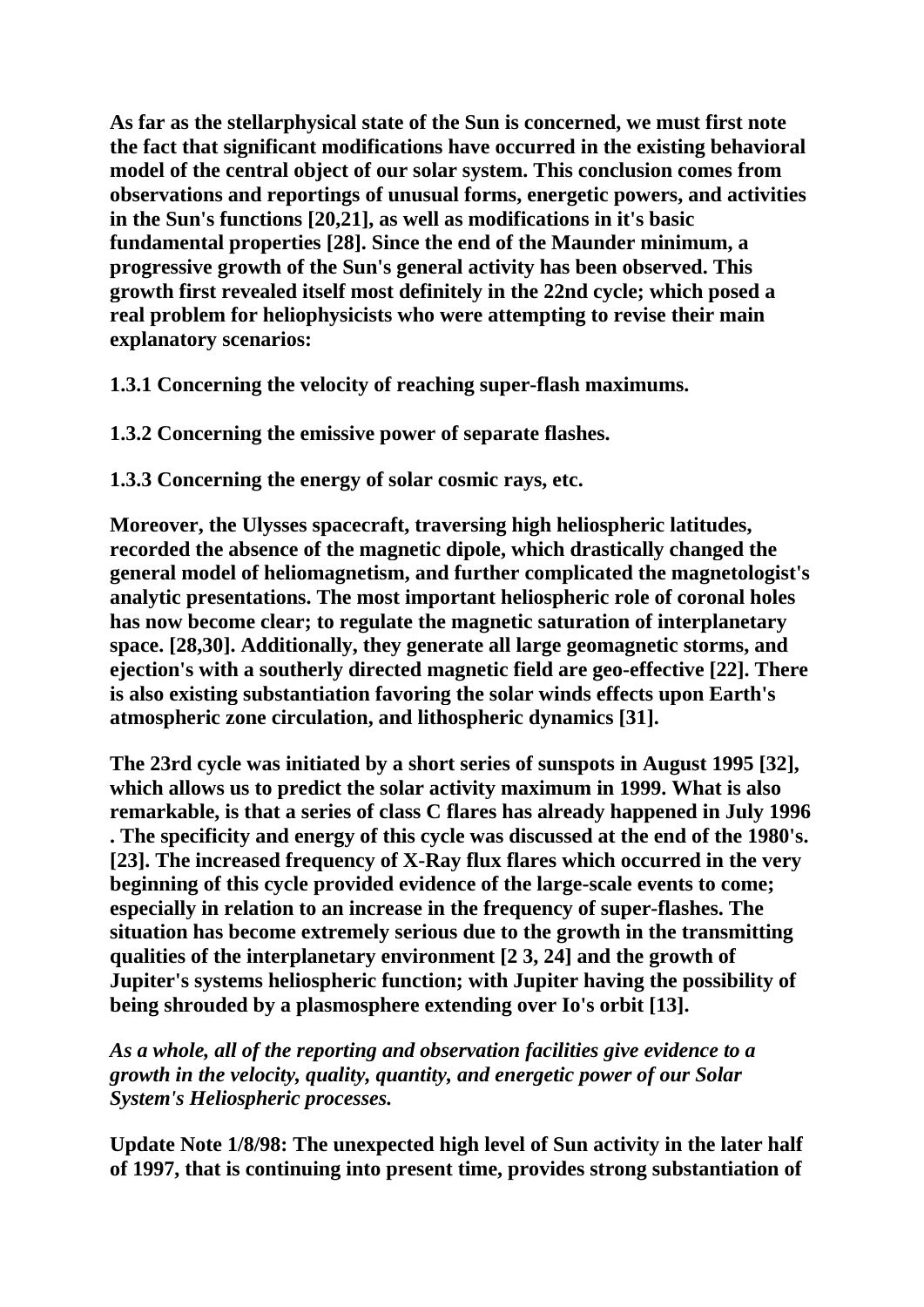**the above statement. There were three "X" level Goes 9 X-Ray Flux events in 1997 where one was forecasted; a 300% increase. The most dramatic of these, a X-9.1 coronal mass ejection on November 6, 1997, produced a proton event here on Earth of approximately 72 hours in duration. The character, scale, and magnitude of current Sun activity has increased to the point that one official government Sun satellite reporting station recently began their daily report by saying, "Everything pretty much blew apart on the Sun today, Jan. 3,1998."**

# **2.0 THE EARTH REORGANIZATION PROCESSES**

**The recorded and documented observations of all geophysical (planetary environmental) processes, and the clearly significant and progressive modifications in all reported solar-terrestrial physical science relationships, combined with the integral effects of the antropohenedus activity in our Solar System's Heliosphere, [33,34],** *causes us to conclude that a global reorganization and transformation of the Earth's physical and environmental qualities is taking place now; before our very eyes.* **This current rearrangement constitutes one more in a long line of cosmo-historic events of significant Solar System evolutionary transformations which are caused by the periodic modification, and amplification, of the Heliospheric-Planetary-Sun processes. In the case of our own planet these new events have placed an intense pressure on the geophysical environment; causing new qualities to be observed in the natural processes here on Earth;** *causes and effects which have already produced hybrid processes throughout the planets of our Solar System;* **where the combining of effects on natural matter and energy characteristics have been observed and reported.**

**We shall now discuss global, regional, and local processes.**

#### **2.1 The Geomagnetic Field Inversion.**

**Keeping clearly in mind the known significant role of the magnetic field on human life, and all biological processes, we will outline the general features of this changing state of the Earth's geomagnetic field. We have to remind ourselves of the many spacecraft and satellites that have registered the growth of heliospheric magnetic saturation in recent years [11,18,35]. The natural response of the Earth to this increased saturation level reveals itself in its dipole intensity, its magnet "c" poles localization, and in its electromagnetic field resonance processes[36]. Earth is number one among all of the planets in the Solar System with respect to its specific ability regarding the magnetization of matter [6].**

**In recent years we have seen a growth of interest by geophysicists and magnetologists, in general, to geomagnetic processes [37-40], and specifically,**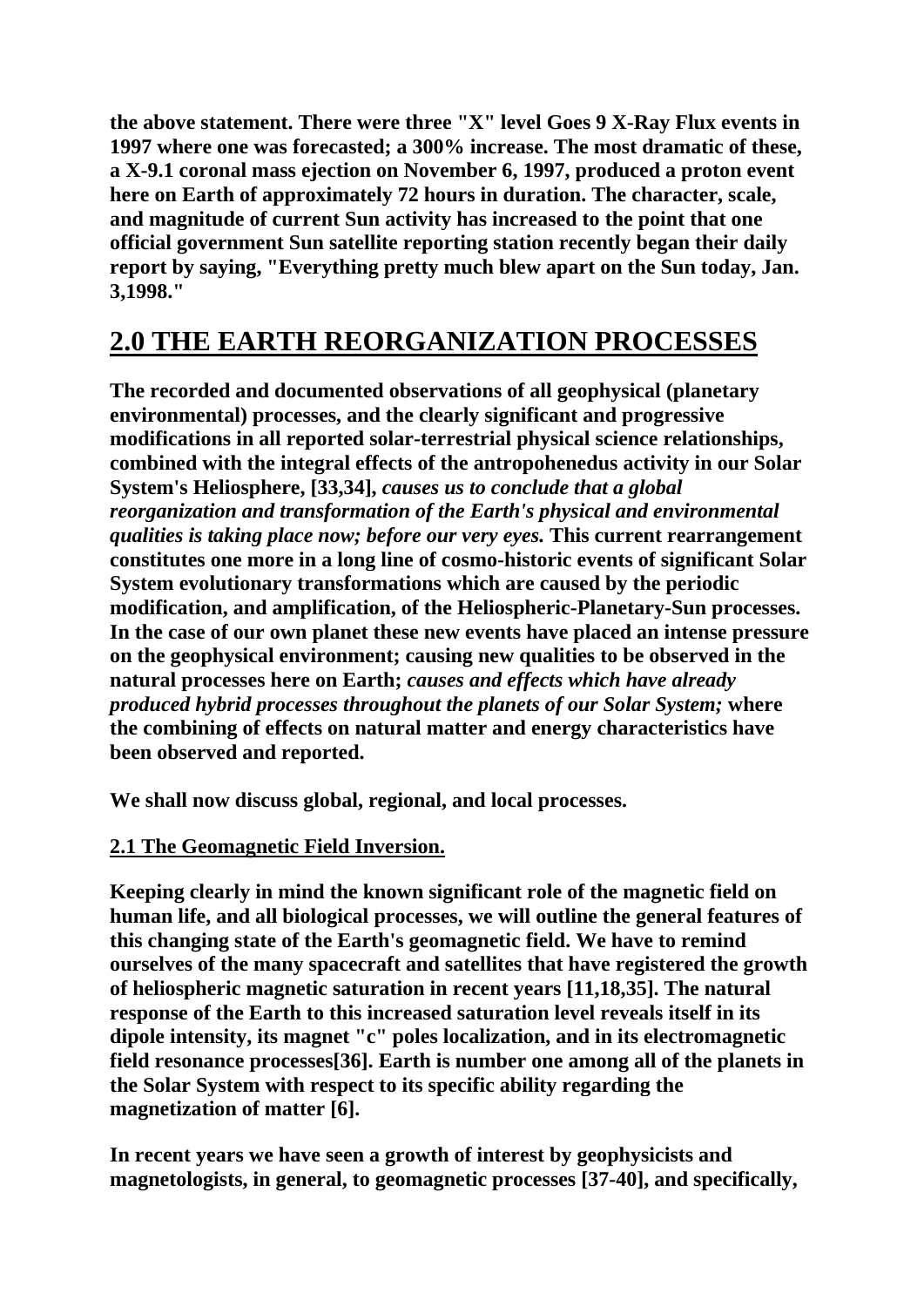**to the travel of Earth's magnetic poles [41,42]. They are particularly interested in observing the facts surrounding the directed, or vectored, travel of the Antarctic magnetic pole. In the last 100 years this magnetic pole has traveled almost 900 km towards, and into, the Indian ocean. This significant shift by the magnetic poles began in 1885. The most recent data about the state of the Arctic magnetic pole (which is moving towards the Eastern Siberian world magnetic anomaly by way of the Arctic Ocean) reveals that this pole "traveled" more than 120 km during the ten year period 1973 through 1984, and 150 km during the same interval, 1984 through 1994. This estimated data has been confirmed by direct measurement ( L. Newwitt. The Arctic pole coordinates are now 78.3 deg. North and 104.0 deg. West) [42].**

**We must emphasize that this documented polar shift acceleration (3 km per year average over 10 years), and its travel along the geo-historic magnetic poles inversion corridor (the corridor having been established by the analysis of more than 400 paleoinversion sites) necessarily** *leads us to the conclusion that the currently observed polar travel acceleration is not just a shift or digression from the norm, but is in fact an inversion of the magnetic poles; in full process.***It is now seen that the acceleration of polar travel may grow to a rate of up to 200 km per year. This means that a polar inversion may happen far more rapidly than is currently supposed by those investigators without a familiarity with the overall polar shift problem.**

**We must also emphasize the significant growth of the recognized world magnetic anomalies (Canadian, East-Siberian, Brazilian, and Antarctic) in the Earth's magnetic reorganization. Their significance is due to the fact that these world anomalies constitute a magnetic source that is almost independent from Earth's main magnetic field. Most of the time, the intensity of these world magnetic anomalies substantially exceeds all of the residual non-dipole component; which is obtained by the subtraction of the dipole component from the total magnetic field of the Earth.[48]. It is the inversion of the magnetic fields process which is causing the various transformations of Earth's geophysical processes and the present state of the polar magnetosphere.**

**We also have to take into account the factual growth of the polar cusp's angle (i.e. The polar slots in the magnetosphere; North and South), which in the middle 1990's reached 45 degrees (by IZMIRAN data). [Note: The cusp angle was about 6 degrees most of the time. It fluctuates depending upon the situation. During the last five years, however, it has varied between 25 and 46 degrees.] The increasing and immense amounts of matter and energy radiating from the Sun's Solar Wind, and Interplanetary Space, by means previously discussed, has began to rush into these widened slots in the polar regions** *causing the Earth's crust, the oceans, and the polar ice caps to warm***[27].**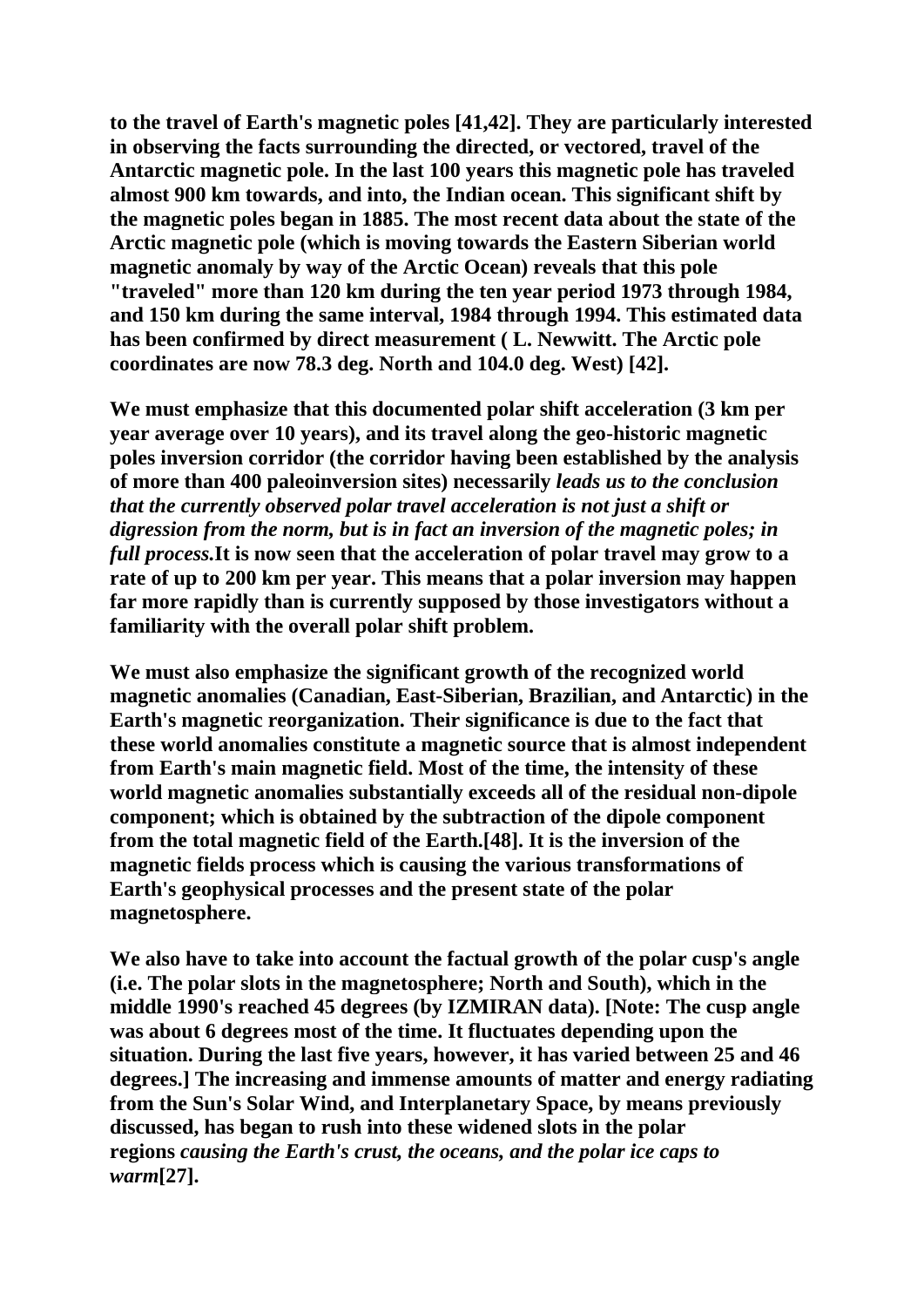*Our study of geomagnetic field paleoinversions, and their after effects, has lead us to the unambiguous, and straight forth, conclusion that these present processes being observed are following precisely the same scenarios as those of their distant ancestors.* **And additional signs of the inversion of the magnetic field are becoming more intense in frequency and scale. For example: During the previous 25 million years, the frequency of magnetic inversions was twice in half a million years while the frequency of inversions for the last 1 million years is 8 to 14 inversions [43], or one inversion each 71 to 125 thousand years. What is essential here is that during prior periods of maximum frequency of inversions there has also been a corresponding decrease in the level of oceans world-wide (10 to 150 meters) from contraction caused by the wide development of crustal folding processes. Periods of lessor frequency of geomagnetic field inversions reveals sharp increases of the world ocean level due to the priority of expansion and stretching processes in the crust. [43-44]. Therefore, the level of World's oceans depends on the global characteristic of the contraction and expansion processes in force at the time.**

**The current geomagnetic inversion frequency growth phase may not lead to an increase in oceanic volume from polar warming, but rather to a decrease in ocean levels. Frequent inversions mean stretching and expansion, rare inversions mean contraction. Planetary processes, as a rule, occur in complex and dynamic ways which require the combining and joining of all forces and fields in order to adequately understand the entire system. In addition to the consideration of hydrospheric redistribution,** *there are developing events which also indicate a sudden and sharp breaking of the Earth's meteorological machinery.*

#### **2.2 Climate Transformations.**

**Since public attention is so closely focused on the symptoms of major alterations, or breakdowns, in the climatic machinery, and the resulting and sometimes severe biospheric effects, we shall consider these climatic transformations in detail. Thus, while not claiming to characterize the climatic and biospheric transition period completely, we will provide a recent series of brief communications regarding the temperature, hydrological cycle, and the material composition of the Earth's atmosphere.**

**The temperature regime of any given phase of climatic reorganization is characterized by contrasts, and instabilities.** *The widely quoted, and believed, "Greenhouse Effect" scenario for total climatic changes is by far the weakest explanation, or link, in accounting for this reorganization.***It has already been observed that the growth in the concentration of CO2 has stopped, and that the methane content in the atmosphere has began to decrease [45] while the temperature imbalance, and the common global pressure field dissolution has proceeded to grow.**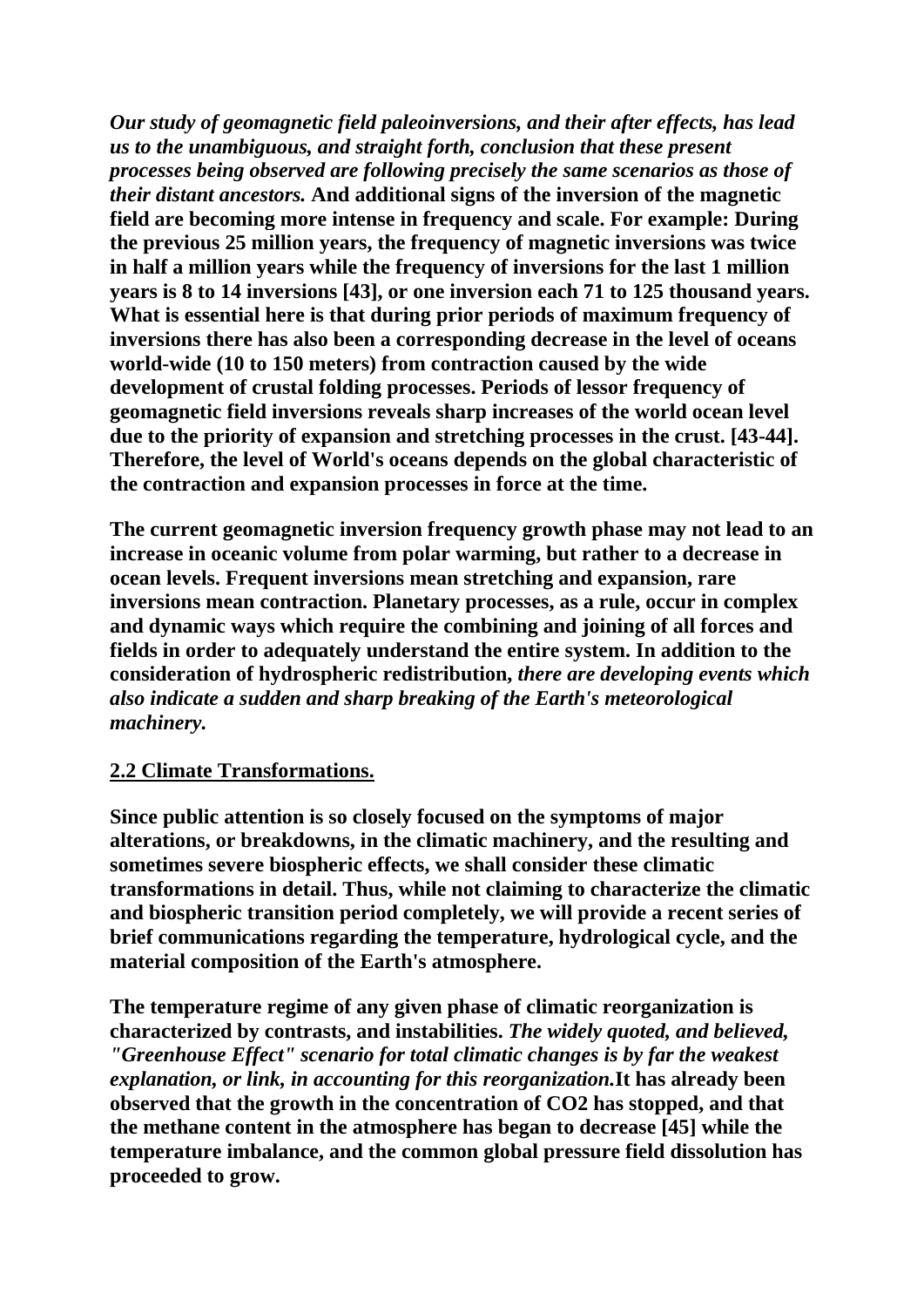**There were reports of a global temperature maximum in 1994, and the almost uninterrupted existence of an "El-Nino" like hydrological effect. Satellite air surface layer temperature tracking [49,50] allowed the detection of a 0.22 degrees C global temperature variation (within a typical specific time period of about 30 days) that correlated with recorded middle frequency magnetic oscillations.** *The Earth's temperature regime is becoming more, and more, dependent on external influences.* **The representative regulating processes, or basis, of these general climatic rearrangements are:**

**2.2.1. A new ozone layer distribution.**

**2.2.2. Radiation material (plasma) inflows and discharges through the polar regions, and through the world's magnetic anomaly locations.**

**2.2.3. Growth of the direct ionospheric effects on the relationship between the Earth's meteorological (weather), magnetic, and temperature fields.**

*There is a growing probability that we are moving into a rapid temperature instability period similar to the one that took place 10,000 years ago.* **This not so ancient major instability was revealed by the analysis of ice drilling core samples in Greenland [51]. The analysis of these core samples established:**

**2.2.4.***That annual temperatures increased by 7 degrees centigrade.*

**2.2.5.***That precipitation grew in the range of 3 to 4 times.*

**2.2.6.***That the mass of dust material increased by a factor of 100.*

**Such high-speed transformations of the global climatic mechanism parameters, and its effects on Earth's physical and biospheric qualities has not yet been rigorously studied by the reigning scientific community.** *But, researchers are now insisting more, and more, that the Earth's temperature increases are dependent upon, and directly linked to, space-terrestrial interactions [***52,53]; be it Earth-Sun, Earth-Solar System, and/or Earth-Interstellar.**

**At the present time there is no lack of new evidence regarding temperature inversion variations in the hydrosphere [oceans]. In the Eastern Mediterranean there have been recordings of a temperature inversion in depths greater than two kilometers from a ratio of 13.3 to 13.5 degrees centigrade to a new ratio of 13.8 to 13.5; along with a growth in salinity of 0.02% since 1987. The growth of salinity in the Aegean Sea has stopped, and the salt water outflow from the Mediterranean Basin to the Atlantic has diminished. Neither of these processes, or their causes, has been satisfactorily explained. It has already been established that evaporation increases in the**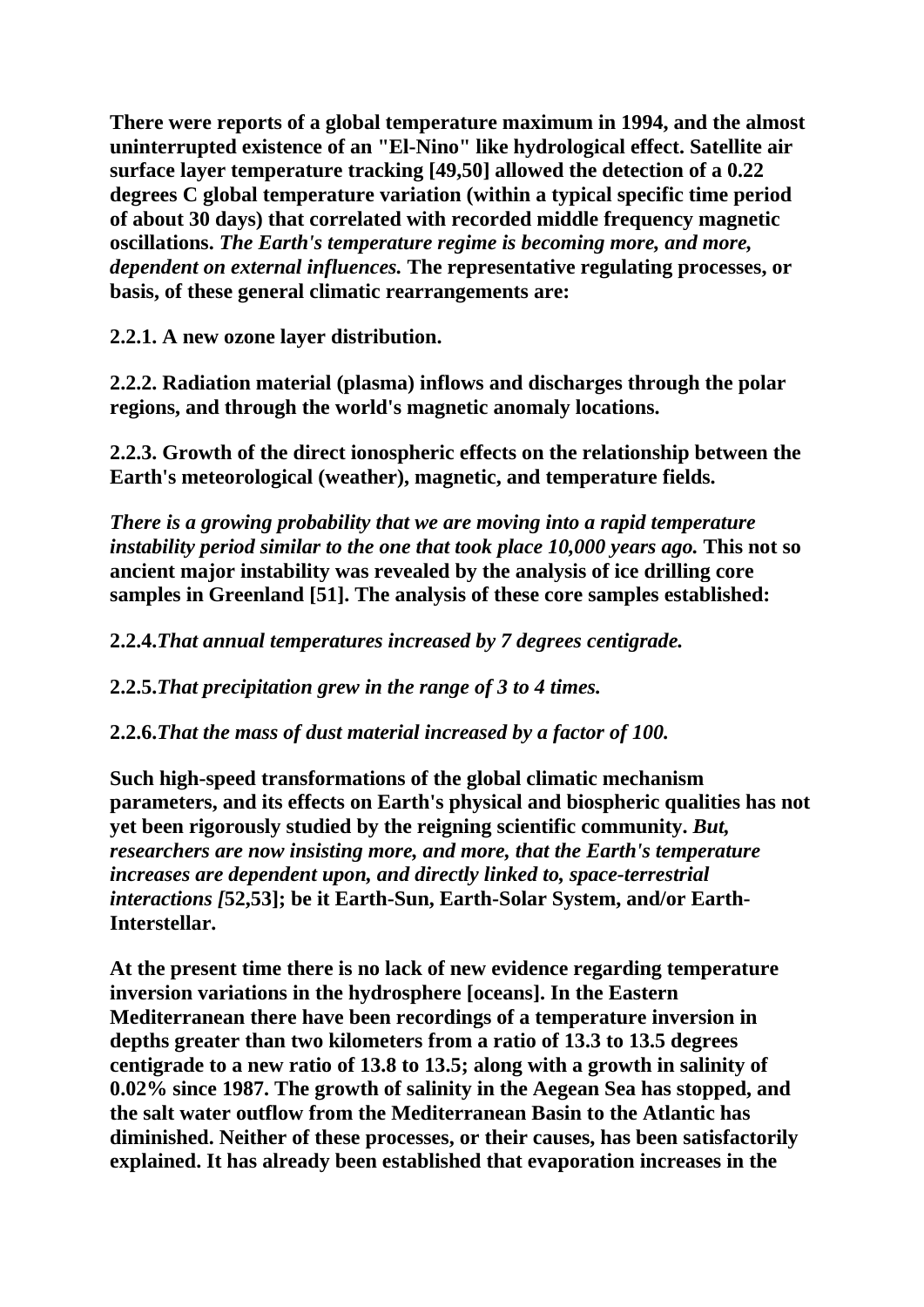**equatorial regions causes a water density increase which results in an immediate sinking to a greater depth. Ultimately this would force the Gulfstream to reverse its flow. A probability of this event happening is confirmed by other signs as well as multiparameter numeric models [53]. Therefore the most highly probable scenario for the European Continent is a sharp and sudden cooling. Elsewhere, the Siberian region has been experiencing a stable temperature increase [58] along with reports from the Novosibirsk Klyuchi Observatory of a constant growth of up to 30 nanoteslas per year of the vertical component of the magnetic field. This growth rate increases significantly as the Eastern Siberian magnetic anomaly is approached.**

**Update Note 1/8/98: The National Oceanic and Atmospheric Administration reported today, 1/8/98, that 1997 was the warmest year on record since records began in 1880, and that nine of the warmest years since that time have occured in the last eleven years.**

#### **2.3 Vertical and Horizontal Ozone Content Redistribution.**

**Vertical and horizontal ozone content redistribution is the main indicator, and active agent, of general climatic transformations on Earth. And, evidence exists that ozone concentrations also have a strong influence upon Earth's biospheric processes. Widespread models for "ozone holes" being in the stratosphere [7 to 10 miles above Earth] (Antarctic and Siberian) are receiving serious corrective modifications from reports of vertical ozone redistribution, and its growth in the troposphere [below 7 miles]. It is now clear that the decrease in our atmosphere's total ozone content is caused by technogeneous [industrial, human designed, pollution], and that the total ozone content in general has serious effects upon the energy distribution processes within Earth's gas-plasma [atmospheric] envelopes [54].**

**Stratospheric, tropospheric, and surface layer ozone's are now being studied [55,56]. Photodissociation [the process by which a chemical combination breaks up into simpler constituents] of ozone, controls the oxidizing activities within the troposphere. This has created a special atmospheric, physiochemical, circumstance by which the usual tropospheric concentrations, and lifetimes, of carbon monoxide, methane, and other hydrocarbon gases are modified and changed. So, with the established fact that a statistically significant rise in the ozone concentrations has taken place in the tropospheric layers between 5 and 7 miles, and with the addition, and full knowledge, of ozone's oxidizing properties,** *we must conclude that a basic and fundamental alteration of the gas composition and physical state of Earth's atmosphere has already begun.*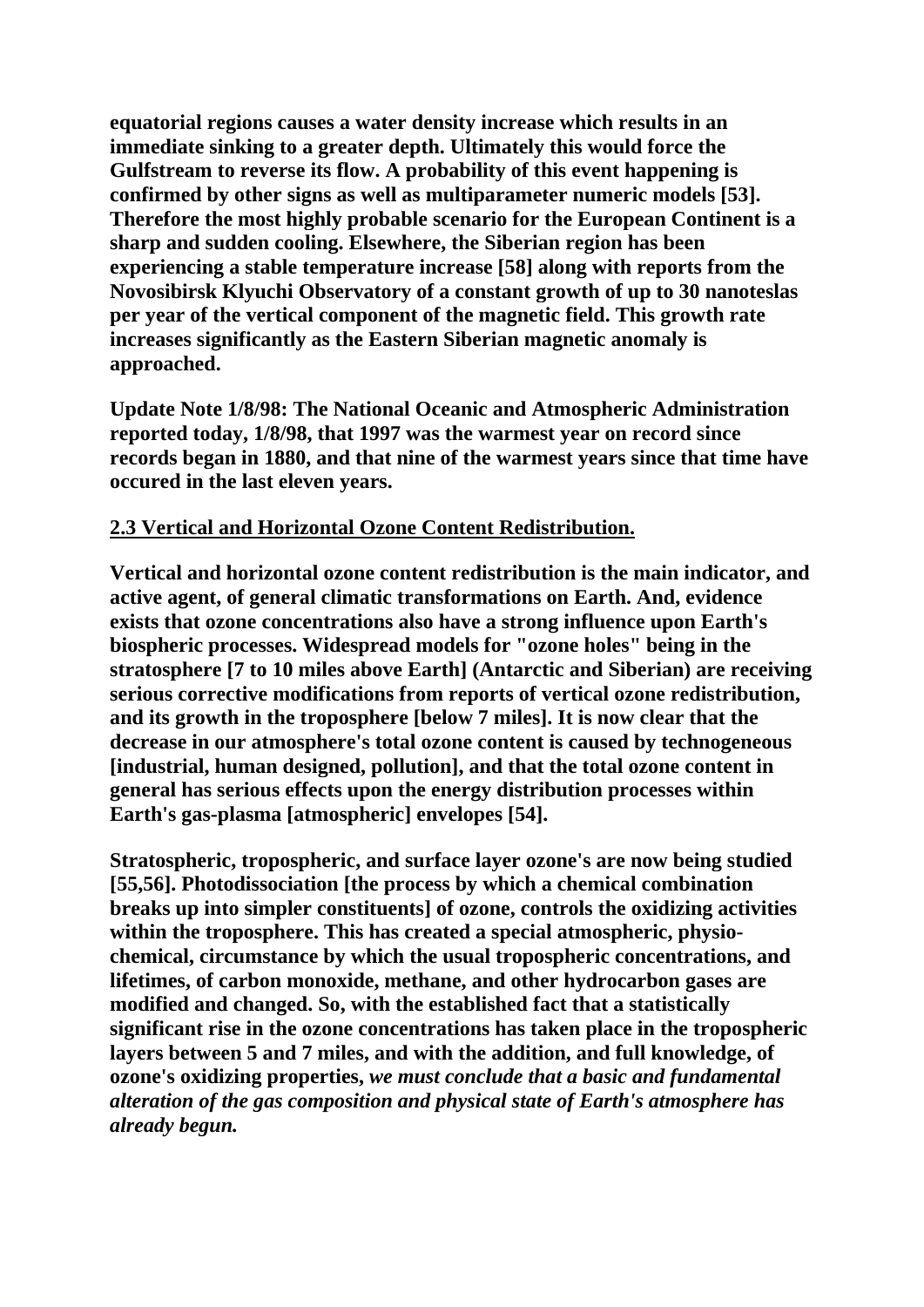**There are continuing reports of diminishing regional stratosphere ozone concentrations [25 to 49% or more above Siberia (57)], and of global decreases of ozone content in altitudes of 20-26 miles; with the maximal decrease of 7% being at 24 miles [55]. At the same time, there is no direct evidence of a growth of UV radiation at the ground surface [58]. There are, however, a growing number of "ozone alerts" in large European cities. For example, in 1994 there were 1800 "ozone alerts" in Paris. In addition, remarkably high concentrations of surface layer ozone were registered in the Siberian Region. There were ozone concentration splashes in Novosibirsk that exceeded 50 times the normal level. We must remember that ozone smell is noticeable in concentrations of 100 mkg/m3; i.e. at 2 to 10 times the normal level.**

**The most serious concern of aeronomists comes from the detection of H02 that is being produced at an altitude of 11 miles by a completely unknown source or mechanism. This source of HO2 was discovered as a result of the investigation of OH/HO2 ratios in the interval between 4.35 and 21.70 miles in the upper troposphere and stratosphere. This significant growth of HO2, over the course of time, will create a dependence on this substance for the ozone transfer and redistribution process in the lower stratosphere[56].**

**The submission of the ozone's dynamic regime and space distribution to the above unknown source of HO2, signifies a transition of Earth's atmosphere to a new physico-chemical process. This is very important because nonuniformity's in the Earth's ozone concentrations can, and will, cause an abrupt growth in temperature gradients, which in turn do lead to the increase of air mass movement velocities, and to irregularities of moisture circulation patterns[46,59]. Temperature gradient changes, and alterations, over the entire planet would create new thermodynamic conditions for entire regions; especially when the hydrospheres [oceans] begin to participate in the new thermal non-equilibrium. The study [53] supports this conclusion,** *and the consideration of a highly possible abrupt cooling of the European and North American Continents.* **The probability of such a scenario increases when you take into account the ten year idleness of the North Atlantic hydrothermal pump.** *With this in mind, the creation of a global, ecology-oriented, climate map which might reveal these global catastrophes becomes critically important.*

# **3.0 THE ARRIVAL OF NEW CONDITIONS AND CONSEQUENCES**

**Considering the totality and sequential relationship of transient background, and newly formed processes, brought about by the above stated cosmogenic and anthropogenic PlanetoPhysical transformations and alterations of our weather and climatic systems, we find it reasonable to divide matters into their**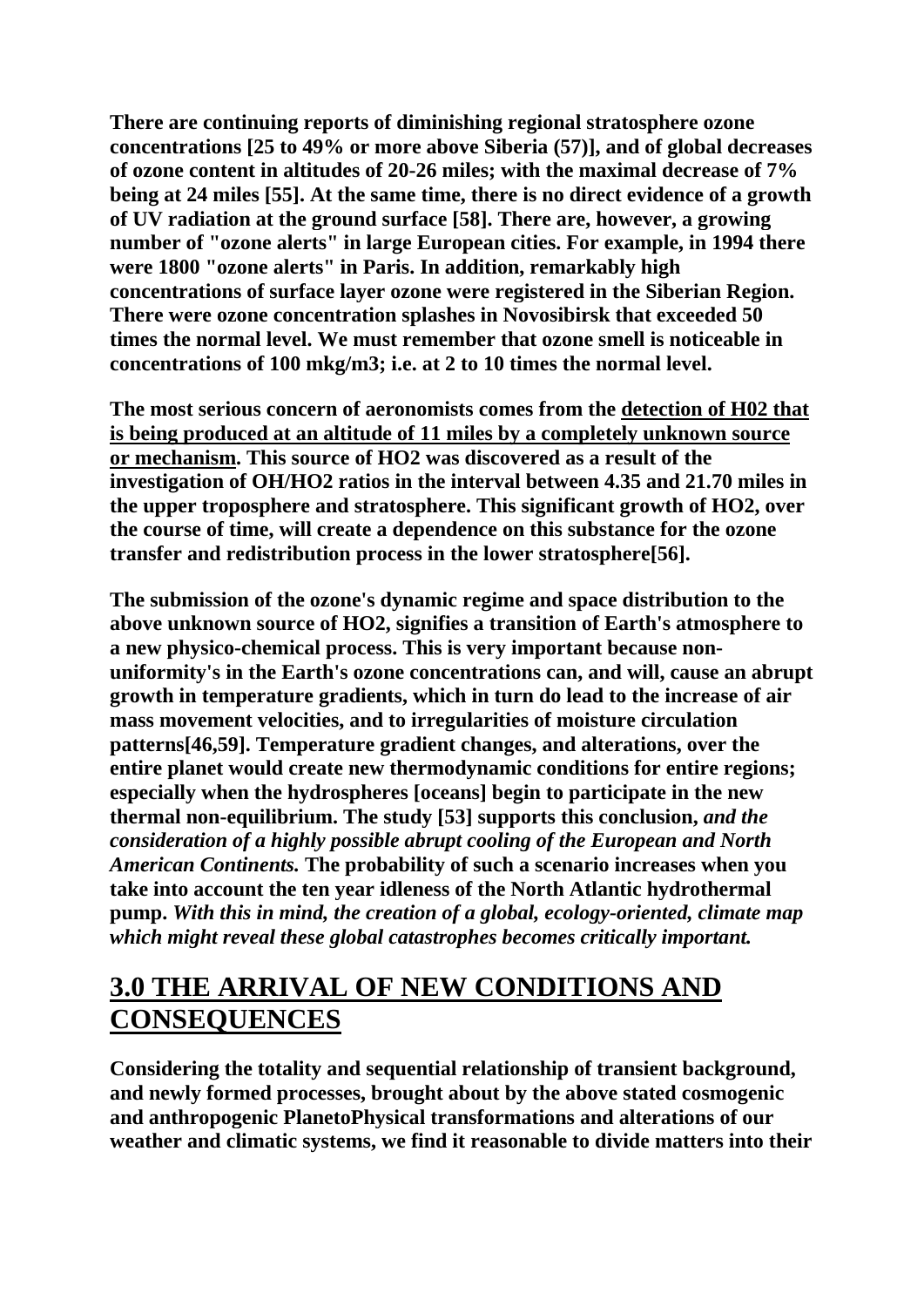**manifest (explicit) and non-manifest (implicit) influences upon Earth's environment.**

#### **3.1 The Manifest or Explicit Consequences.**

**The classes or categories of effects brought about by the Earth's current stage of reorganization are very diverse. Most often, however, they tend to the transient high-energy type of event. Based on the results of the Yokohama Conference (Fall 1994,) they can be called "significant catastrophes". There are nine types of "significant catastrophes:"**

|                           |     | <b>Number \$</b> Damage(Billions) Deaths |         |
|---------------------------|-----|------------------------------------------|---------|
| <b>Flooding</b>           | 76  | 162                                      | 202,000 |
| <b>Hurricanes</b>         | 73  |                                          | 153,000 |
| <b>Drought</b>            | 53  | 167                                      |         |
| Frost                     | 24  |                                          |         |
| <b>Storms</b>             | 6   |                                          |         |
| <b>Epidemics</b>          | 100 |                                          | 133,000 |
| Earthquakes <sup>20</sup> |     |                                          | 102,000 |
| <b>Starvation</b>         | 18  |                                          |         |
| <b>Landslides</b>         |     |                                          | 54,000  |

**Catastrophes By Type: For the period of 1963-1993**

**In addition, we must point out the abrupt growth of meteorological/weather catastrophes in recent years. In the Atlantic region alone there were 19 cyclones in 1994; 11 of which became hurricanes. This is a 100 year record [ 60]. The current year, 1996, is especially laden with reports of flooding and other types of meteocatastrophes. The dynamic growth of significant catastrophes shows a major increase in the rate of production since 1973. And in general, the number of catastrophes has grown by 410% between 1963 and 1993. Special attention must be focused on the growing number and variety of catastrophes, and to their consequences.**

| Years     |     | total Annual total annual total annual |            |      |     |      |
|-----------|-----|----------------------------------------|------------|------|-----|------|
| 1963-1967 | 16  | 3.2                                    | 39         | 7.8  | 89  | 17.8 |
| 1968-1972 | 15  | 3.0                                    | 54         | 10.8 | 98  | 19.6 |
| 1973-1977 | 31  | 6.2                                    | 56         | 11.2 | 95  | 19   |
| 1978-1982 | 55  | <b>11.0</b>                            | 99         | 19.8 | 138 | 27.6 |
| 1983-1987 | 58  | 11.6                                   | <b>116</b> | 23.2 | 153 | 30.6 |
| 1988-1992 | 66  | 13.2                                   | 139        | 27.8 | 205 | 41.0 |
|           | 241 | 8.0                                    | 503        | 16.8 | 778 | 25.5 |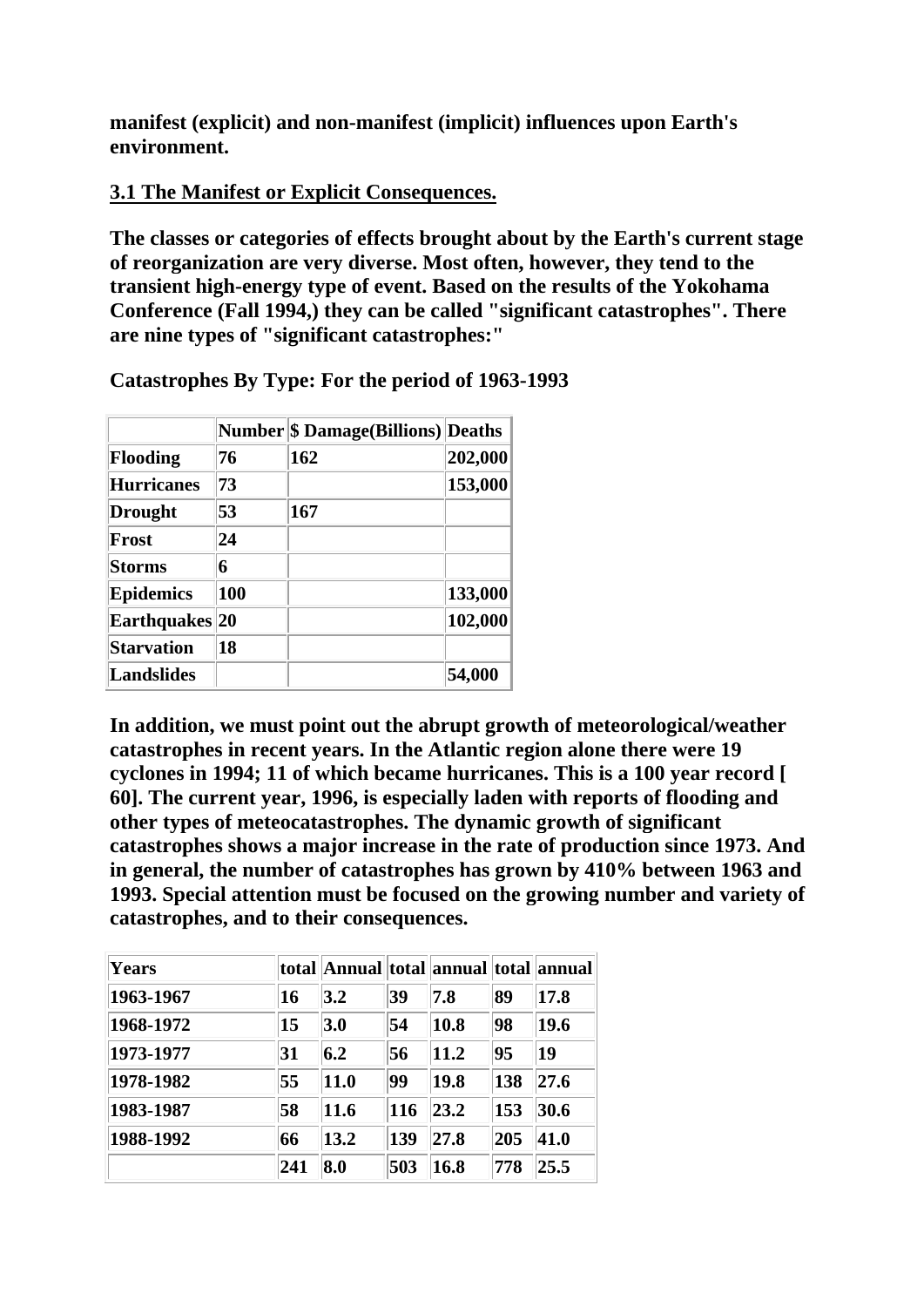**Damage >1% of Casualties>1% gross national product. of population. > 100 deaths.**

**One must keep in mind that the growing complexity of climatic and weather patterns signals a transformation tending towards a new state, or as Academician Kondratyev says, data indicates that we are moving in the direction of climatic chaos. In reality this transition state of our climatic machinery is placing new requirements upon Earth's entire biosphere; which does include the human species. In particular, there are reports from Antarctica that show a dramatic reaction by vegetation to the recent changes in climate; there were 700 species found growing in 1964 and 17,500 in 1990 [61]. This increase in Earth's vegetative cover provides evidence of the biosphere's reaction to the ongoing process of climatic rearrangement.**

**The overall pattern of the generation and movement of cyclones has also changed. For example, the number of cyclones moving to Russia from the West has grown 2.5 times during the last 10 years. Increased ocean levels caused by the shedding of ice from the polar regions will lead to sharp changes in coast lines, a redistribution of land and sea relationships, and to the activation of significant geodynamic processes. This is the main characteristic of those processes leading to a new climatic and biospheric order.**

#### **3.2 The Non-Manifest or Implicit Consequences.**

**Implicit consequences are those processes which are below the threshold of usual human perception, and are therefore not brought to our common attention. Instrument recordings, and even direct observations, of these phenomena throughout Earth's electromagnetic field provides evidence that** *an immense transformation of Earth's environment is taking place.* **This situation is aggravated by the fact that in the 1990's anthropogeneous (human) power production/usage increased to (1-9)E+26 ergs/per year which means it reached the conservative energetic production/usage values of our planet. For example, Earth's annual energy consumption is comprised of (1-9)E+26 ergs for earthquakes, (1-9)E+24 for geomagnetic storms, and (1-9)E+28 for heat emission [54].**

**There already are technogeneous effects upon the functional state of Earth's electromagnetic skeleton being registered and recorded. A seven-day technogeneous cycle for geomagnetic field dynamic parameter variations was revealed in 1985 [62,63]. This cycle has affected many of the short cycles in Solar-terrestrial relationships. More than 30% of middle magnetosphere disturbances are caused by power production, transmission, and consumption. The Van Allen radiation belt has abruptly lowered above the East Coast of the US from 300 km to 10 km. This process is associated with electricity transmission from the Great Lakes to the South along a magnetic meridian,**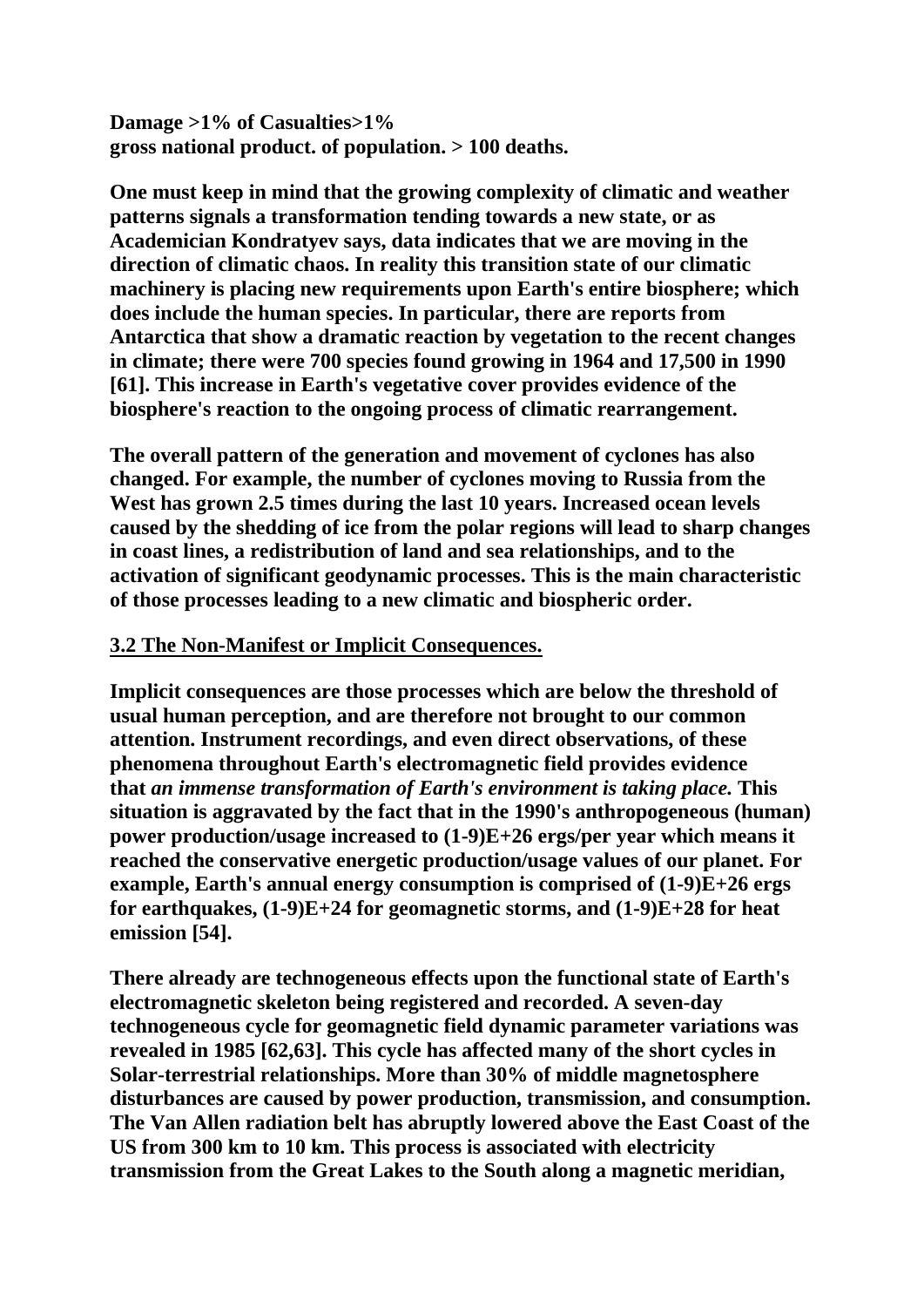**and usage of the ionosphere-resonance frequency (60Hz) of energy consumption [63]. There is also a registered coherence between the gutter qualities of the Brazilian magnetic anomaly, and the "Hydro-Quebec" power production system. Combined techno-natural electromagnetic processes in megalopolises are very complex and as yet unstudied. A 1996 study of mortality from cardiovascular diseases in St. Petersburg, Russia uncovered a direct connection between the city's power consumption and mortality.**

**Moreover, the increase in the frequency, and scope, of** *natural self-luminous formations* **in the atmosphere and geospace forces us to wake up, and take notice [64,65,66]. The processes of generation, and the existence of such formations, spreading all over the Earth, represents a remarkable physical phenomenon. What is most unusual about these natural self-luminous formations is that while they have distinct features of well-known physical processes, they are in entirely unusual combinations,** *and are accompanied by process features which cannot be explained on the basis of existing physical knowledge.***Thus, features of intense electromagnetic processes are being found in the space inside and near these natural self-luminous objects. These features include:**

**3.2.1. Intense electromagnetic emissions ranging from the micrometer wave band through the visible diapason, to television, and radio wavelengths.**

**3.2.2. Electric and magnetic field changes such as electric breakdowns, and the magnetization of rocks and technical objects.**

**3.2.3. Destructive electrical discharges.**

**3.2.4. Gravitation effects such as levitation.**

#### **3.2.5. Others.**

*All of the qualities of this class of phenomena are requiring the development of new branches of modern physics; particularly the creation of a "nonhomogeneous physical vacuum model".***[67]. An advancement of the sciences in this direction would allow us to reveal the true nature of these objects, which are acting apparently, and latently, upon our geological-geophysical and biospheric environment, and on human life [68].**

**Therefore, we must first take into account all of the newly developed processes and states of our geological-geophysical environment. These processes, for the most part, manifest themselves in the hard-to-register, and observe, qualities of the Earth's electromagnetic skeleton. This data also concerns the geophysical and climatic meanings of Solar-terrestrial and planetaryterrestrial interactions. This is especially true of Jupiter which is magnetically**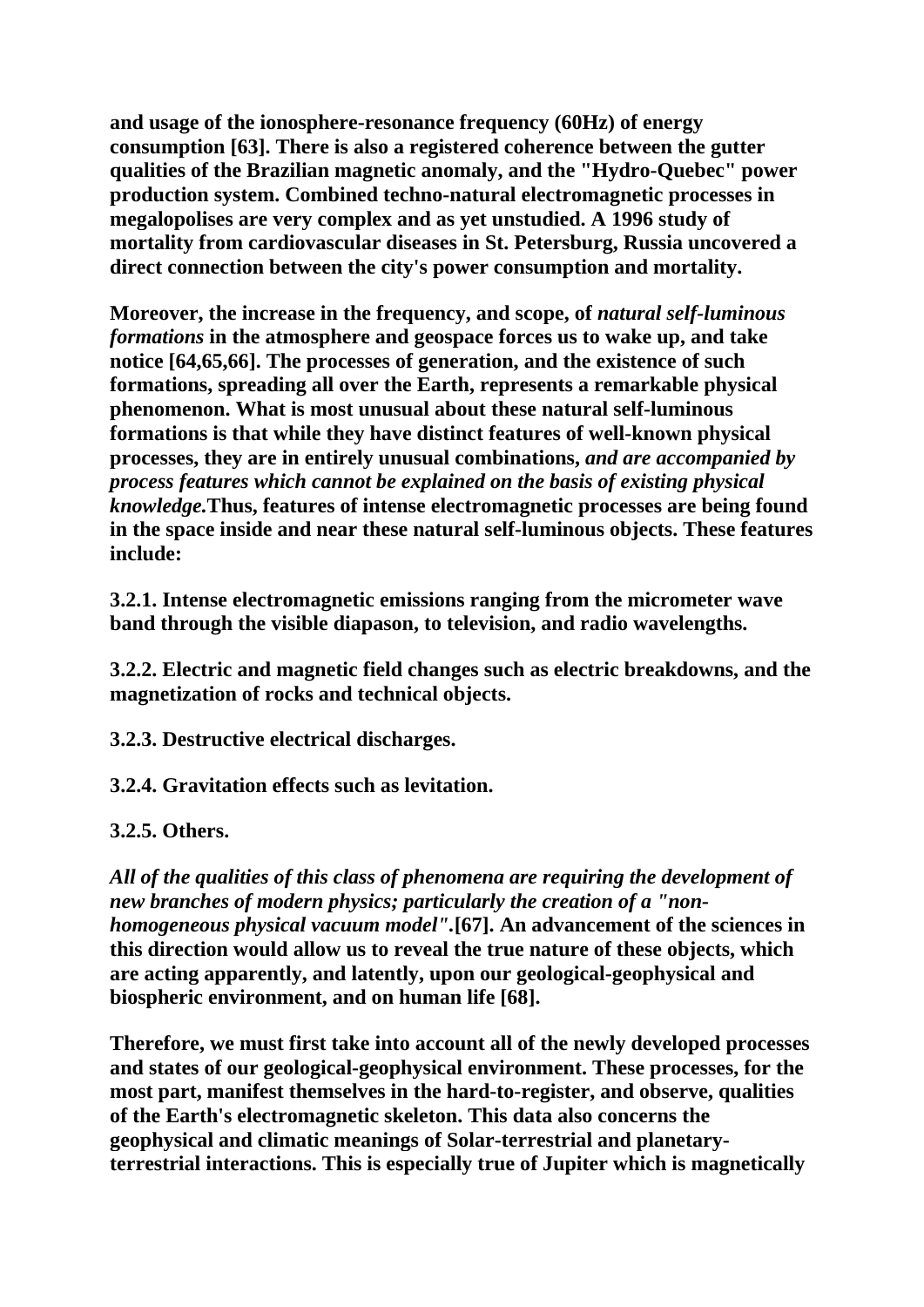**conjugate to our planet. The totality of these planet-transforming processes develops precipitately, ubiquitously, and diversely. It is critical that politicians be informed and trained to understand these global relationships between the totality of natural and anthropogeneous activities, and there fundamental causes and effects [69].** *A compelling need exists to commence a scientific study which would delineate the problems associated with Earth's current transformational processes, and the effects they will have on global demographic dynamics.***[70]. The sharp rise of our technogeneous system's destructive force on a planetary as well as a cosmic scale,** *has now placed the future survival of our technocratic civilization in question***[33,7]. Additionally, the principle of Natures supremacy [72] over that of humanities current integral technogeneous and psychogenic activities and results, becomes more, and more, apparent.**

#### **CONCLUSIONS**

The situation that has been created here in our Heliosphere is of *external*, *Interstellar, cosmic space origin,***and is herein assumed to be caused by the underlying fundamental auto-oscillation, space-physical, processes of continuous creation that has shaped, and continues to evolve our Universe. The present excited state of our Heliosphere exists within the whole, or entire, organism that makes up the Solar System; the Sun, Planets, Moons, Comets, and Asteroids, as well as the plasmas, and/or electromagnetic mediums, and structures, of Interplanetary Space. The response to these Interstellar energy and matter injections into our Heliosphere has been, and continues to be, a series of newly observed energetic processes and formations on all of the Planets; between the Planets and their Moons, and the Planets and the Sun.**

**Earth's ability to adapt to these external actions and transference's is aggravated, made more difficult, by the technogeneous alterations we have made to the natural quality, or state, of our geological-geophysical environment.** *Our Planet Earth is now in the process of a dramatic transformation;***by altering the electromagnetic skeleton through a shift of the geomagnetic field poles, and through compositional changes in the ozone, and hydrogen, saturation levels of its gas-plasma envelopes. These changes in the Earth's physical state are being accompanied by resultant climatic/atmospheric, and biospheric, adaptation processes. These processes are becoming more and more intense, and frequent, as evidenced by the real time increase in "non-periodic transient events"; ie., catastrophes. There are reasons favoring, or pointing to, the fact that a growth in the ethical, or spiritual quality, of humanity would decrease the number and intensity of complex catastrophes.** *It has become vitally important that a world chart be prepared setting forth the favorable, and the catastrophic, regions on Earth taking into account the quality of the geologic-geophysical environment, the*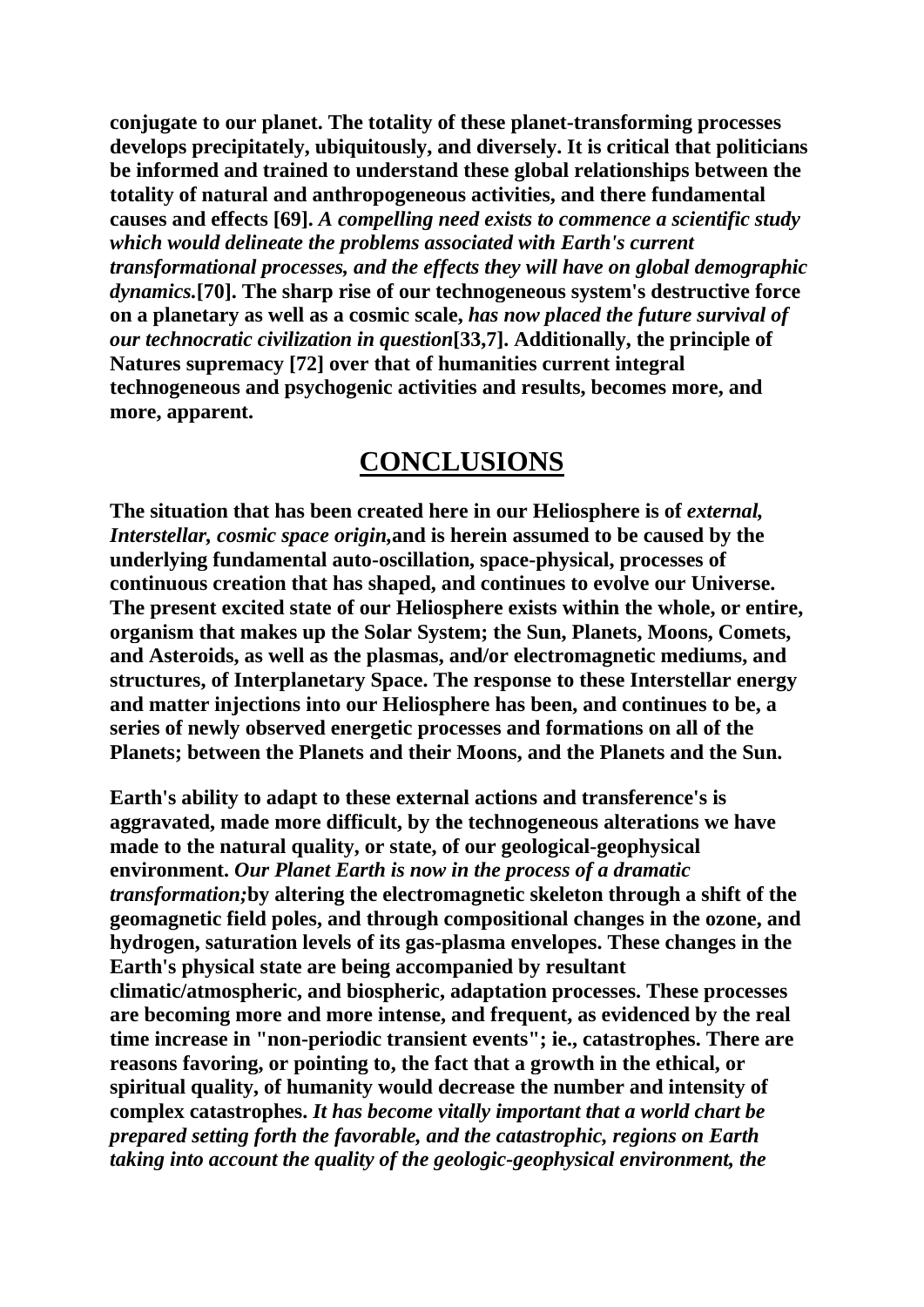#### *variety and intensity of cosmic influences, and the real level of spiritual-ethical development of the people occupying those areas.*

**It is reasonable to point out that our Planet will soon be experiencing these new conditions of growing energy signifying the transition into a new state and quality of Space-Earth relationship. The living organisms of those regions of Earth having the major "inlets", or attractions, for cosmic influences will be taking the lead in evolving life's appropriate reactions, or processes, to these new conditions. These zones of vertical commutations and energy transfers are already becoming the heart, or hotbeds, in the search for new systems of adaptation and mutual transformation. The general list of these zones includes the polar regions, the eastern continental extremities of the equatorial regions [Caribbean, Madagascar, Philippines, Yellow Sea, etc.], and the inner continental zones tending to folding and uplifting [Himalayas, Pamir-Hindukush, Altay-Sayan systems, etc.]**

**The most significant of these areas are the helio-sensitive zones which have intense responses to geoeffective solar activities [Note #1]; responses that include the very dramatic and unusual manifestation of non-homogeneous vacuum, or classical non-mechanical ether, domain structures. These structures, or objects, then interact with the heliosensitive zones producing deep and powerful effects upon the environment such as the alteration of seismic activities, and chemical compositions. Because these non-homogeneous vacuum domain objects display not-of-this-physical-world characteristics such as "liquid light" and "non-Newtonian movement" it is difficult not to describe their manifestations as being "interworld processes". It is important to note that those heliosensitive zones that exhibit middle and large scale processes are also those that are closely associated with these "interworld processes" produced by physical vacuum homogeneity disturbances.**

**Such disturbances cause, and create, energy and matter transfer processes between the ether media and our three-dimensional world. The multitude of such phenomena, which is rich in it's quality and variety, is already growing quickly. Hundreds of thousands of these natural self-luminous formations are exerting a increasing influence upon Earth's geophysic fields and biosphere.** *We suggest that the presence of these formations is the mainstream precedent to the transformation of Earth;***an Earth which becomes more and more subject to the transitional physical processes which exist within the borderland between the physical vacuum and our material world.**

**All of this places humanity, and each one of us, squarely in front of a very difficult and topical problem; the creation of a revolutionary advancement in knowledge which will require a transformation of our thinking and being equal to this never-before-seen phenomena now presencing itself in our world. There is no other path to the future than a profound internal experiential**